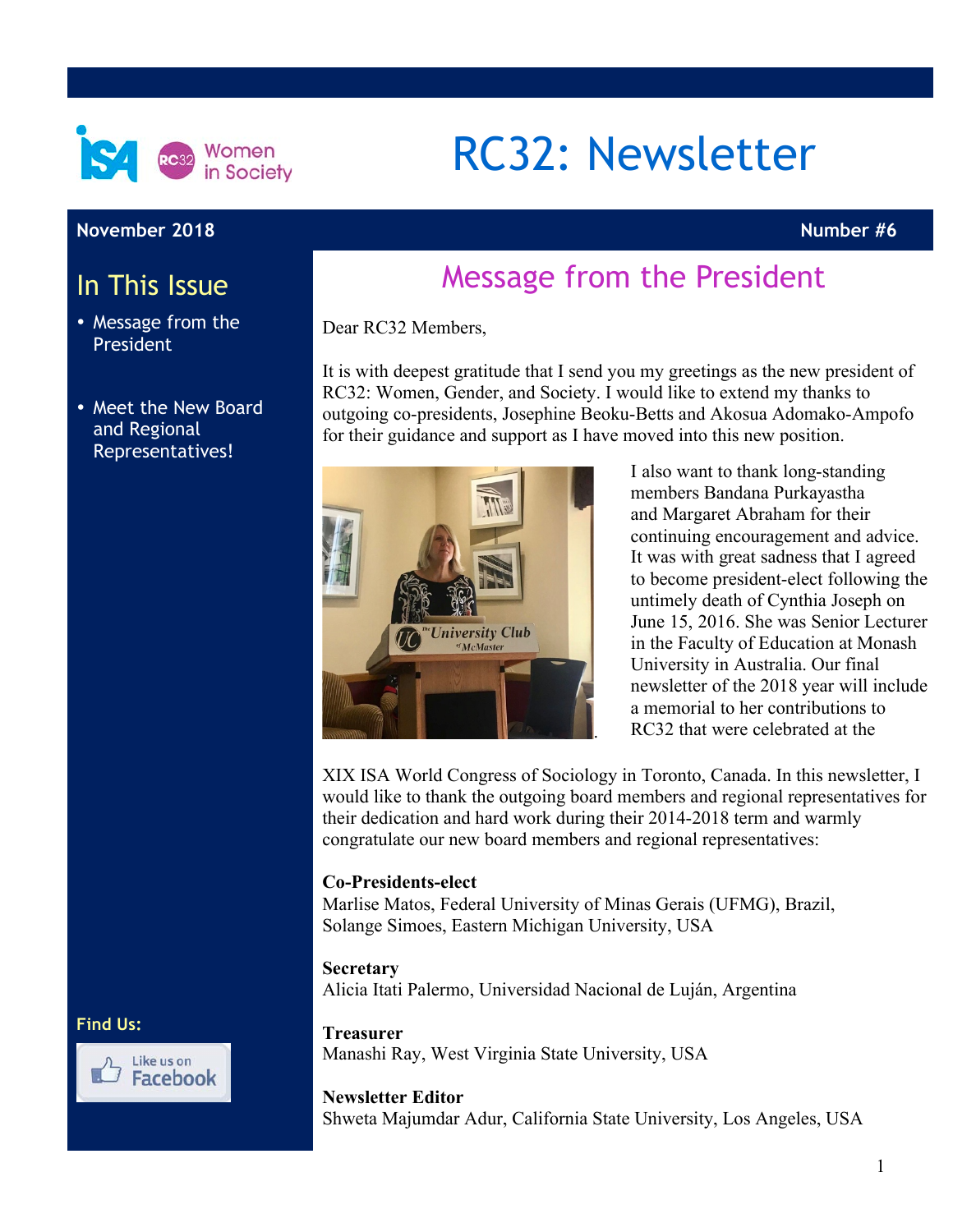#### **Regional Representatives**

#### **Africa**

Agatha N.T. Eguavoen, Ambrose Alli University, Nigeria Tayo Ola George, Covenant University, Nigeria

**Asia (South, Southeast, East)** Bula Bhadra, Calcutta University, India

#### **Europe**

Ignazia Bartholini, University of Palermo, Italy Francesca Alice Vianello, University of Padua, Italy

#### **North America**

Jan Marie Fritz, University of Cincinnati/University of Johannesburg, USA/South Africa,

Jaya Peruvemba, University of Ottawa, Canada

In the following pages, our new board and regional representatives introduce themselves. We have a number of unfilled regional representative positions, and our past-presidents will be holding a bi-election in the next months. Please consider running as a regional representative if you would like to be more involved in RC32! We want to hear your voices.

Melanie Heath RC32 President

### Dr. Melanie Heath, President-Elect



Melanie Heath is an associate professor in the Department of Sociology at McMaster University, Canada. Her research interests include gender, sexualities, family politics, globalization, and the law. She has studied gender and racial ideologies in the Promise Keepers movement; the social consequences of marriage promotion policies on inequality in the United States; the politics of family transformation and same-sex marriage: and comparative legal and cultural framings of polygamy in regard to women's and religious rights.

Her publications appear in *Gender & Society Qualitative Sociology*, *Signs The Sociology Quarterly*, *Sociological Perspectives*, and *Contexts*. She is the author of *One Marriage Under God: The Campaign to Promote Marriage in America*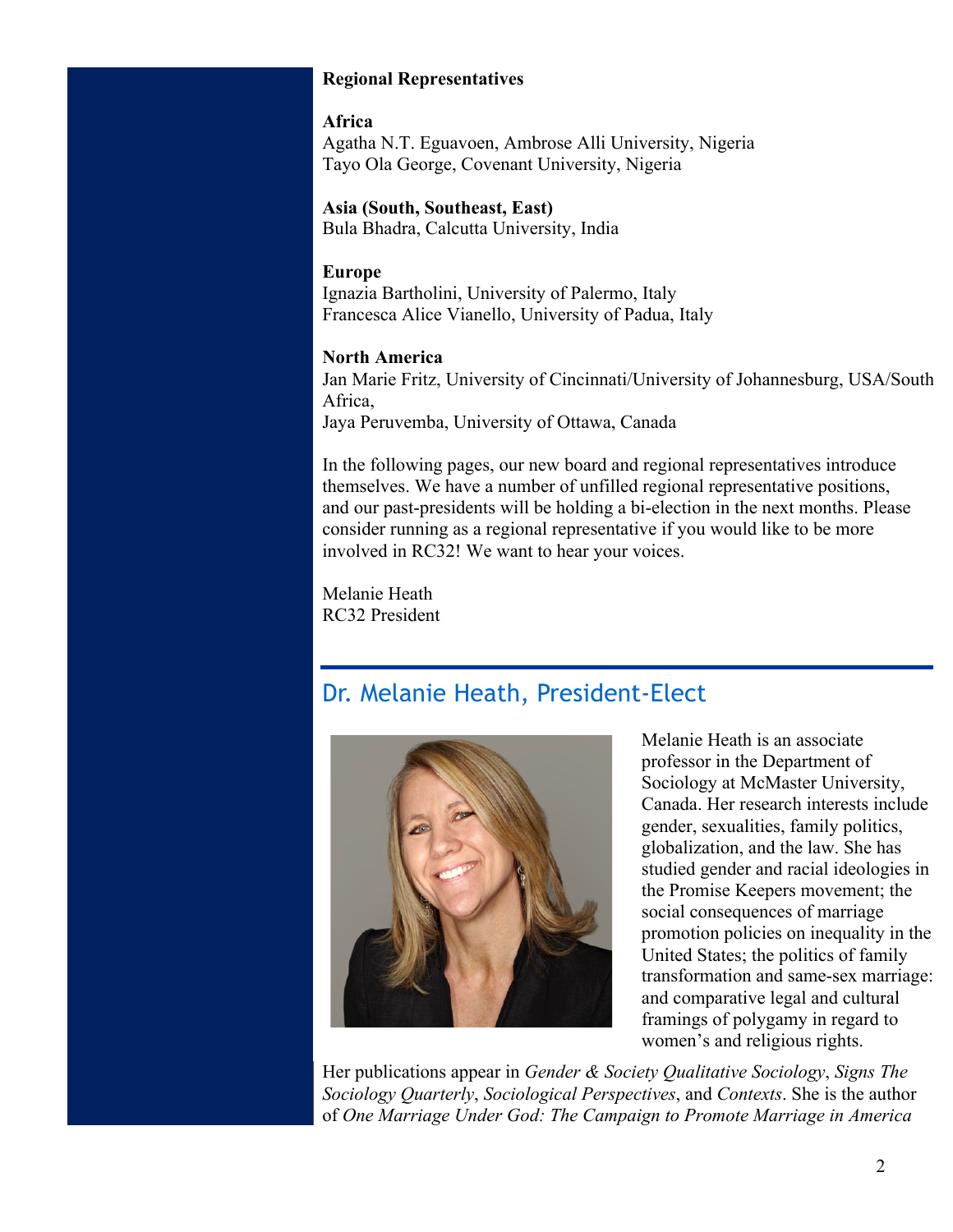(2012, New York University Press) and *The How To of Qualitative Research* (2016, Sage, with Janice D. Aurini and Stephanie Howells).

As president of RC32, her objective is to provide opportunities for feminist sociologists across the globe to network and publish. She is working with the RC32 Board to organize the publication of a special issue in an international journal, such as International Sociology, on a topic of interest to global feminist scholars. RC32 will provide a workshop at the Fourth ISA Forum of Sociology in 2020 to present and receive feedback on potential submissions. At the XX ISA World Congress of Sociology, an invited panel will feature the papers that have been selected for publication.

### Dr. Marlise Matos, Co-President-Elect



Marlise Matos is an Associate Professor of Political Science at the Federal University of Minas Gerais (UFMG), one of the top five universities in Brazil and the largest federal university. She holds a bachelor's degree in Psychology (UFMG) and a master's degree in Psychoanalytical Theory (UFRJ), and received her Ph.D. in Sociology from the University Research Institute of Rio de Janeiro. Dr. Matos directs NEPEM, the Center for Studies and Research on Women (UFMG), whose

mission is to develop research and teaching on gender relationships in Brazilian society and to extend a gender perspective throughout the university, the country and also in Latin America. Under her tenure, Dr. Matos has focused on consolidating gender, race, and sexuality as relevant themes for academia. She is committed to recognizing and reconsidering the contributions of feminist leaders, feminist intellectuals, and the feminist and women's movement from the Global South. Her main research interests include gender and politics, feminist theory, public policy, sexual and reproductive rights, and citizenship.

Her recent publications include:

- Ø Forthcoming "Gender and Sexuality in Brazilian Public Policy: Progress and Regression in Depatriarchalizing and Deheteronormalizing the State" In: Friedman, Elizabeth J., *Testing the Transformation Gender, Sexuality, and the Latin American Left.*
- Ø 2011. "Recent Dilemmas in Democracy and Development in Brazil: Why do we need more women in politics?" *Revista Sinais Sociais*, Vol. 5, 110-142.
- Ø 2010. "Movement and Feminist Theory in a New Wave: Among encounters and confrontations, is it possible to re-create feminist theory according to the Global South?" *Revista de Sociologia e Política* (UFPR). Vol. 18, 67-92.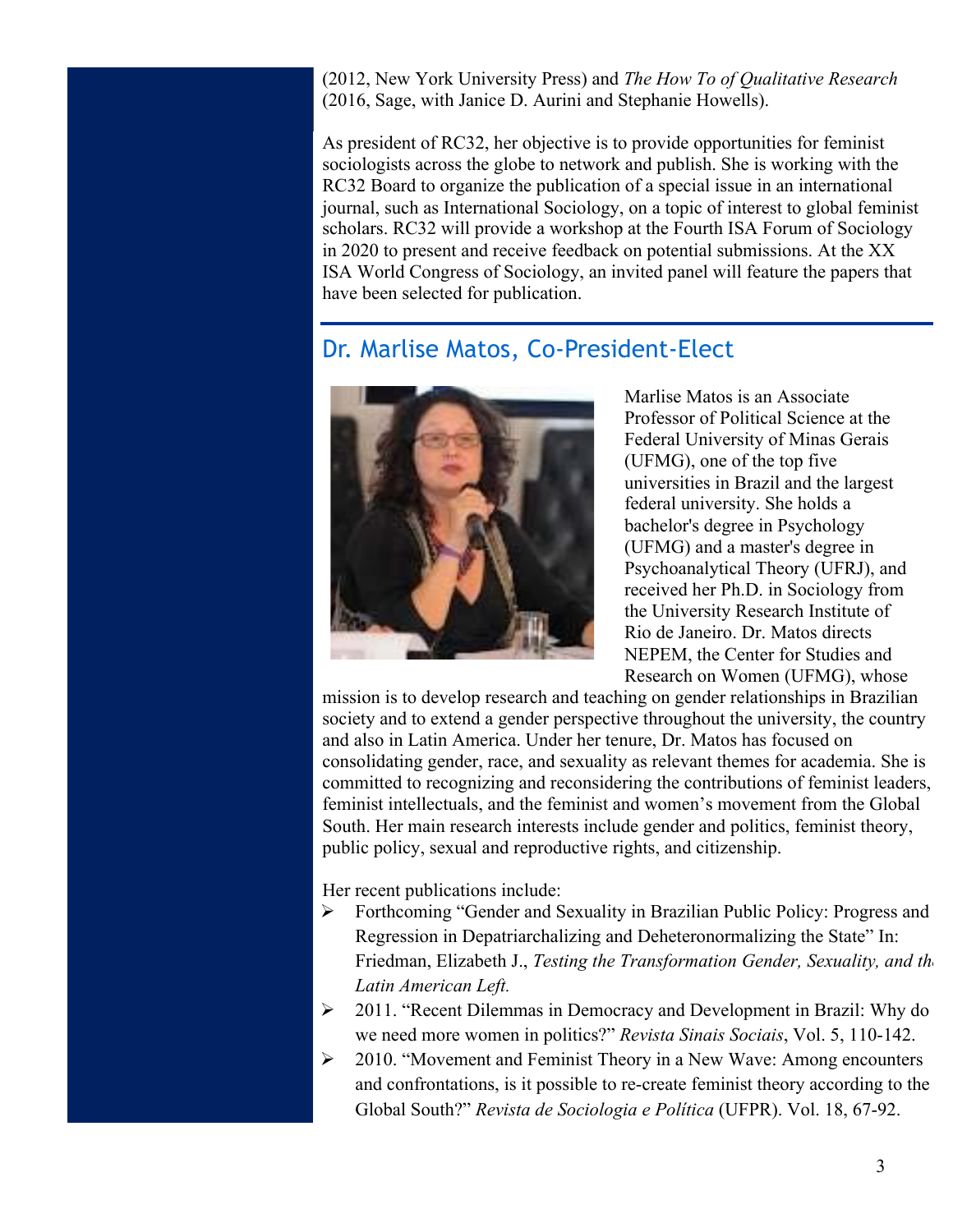- Ø "Gender Theories or Theories and Gender? If and how gender studies can become a new field for the sciences" *Revista Estudos Feministas* (UFSC). Vol. 16, 333-357.
- Ø 2008. (with Solange Simoes)"Modern Ideas, Traditional Behaviors, and the Persistence of Gender Inequality in Brazil" *International Journal of Sociology*. 38(4), 94-110.

In the last five years, NEPEM has increased its extension activities in the community. The Center is currently working on a project that monitors the human rights programs and policies of the municipal government of the capital of Minas Gerais, Belo Horizonte for UN Sustainable Development Goals. NEPEM is in the process of offering a course on human rights and justice for women community leaders. Among the most recent research projects, NEPEM has worked on an analysis of access to the Brazilian justice system through the perspective of minority groups. It is currently undergoing a comparative study that seeks to understand (1) if and how public policies for women have been made in the Latin American region, and (2) which actors/actresses are committed to this agenda within the national executive branch in distinct countries in the region. She integrated the first UNWomen Civil Society Advisory Group. In her last research she was responsible for two surveys research (in partnership with Professor Sonia E. Alvarez/UMASS) during the last two National Conferences of Policies for Women in Brazil where she performs a deepening and systematization of information regarding the public policies developed for the autonomy of women and the experience of women's collective participation.

### Dr. Solange Simoes, Co-President-Elect



Solange Simoes is Professor of Sociology and Women's and Gender Studies at East Michigan University. She conducts international comparative research on issues of gender, race, class, and the global environment, with a special interest in women and globalization, transnational feminism, gender political inequality, and gender and work. She has collaborated with colleagues from several continents, such as Brazil, China, Japan, the Netherlands, Canada, and Russia, and has taught and /or conducted fieldwork in places as diverse as Brazil, China and South Africa.

Her recent publications include

Ø Simões, S., & Matos, M. 2009. Modern ideas, traditional behavior, and the persistence of gender inequality in Brazil. In Siemienska, R. (Ed.), Special Issue: Changing conceptions of gender. *International Journal of Sociology*. 38(4) 94-110.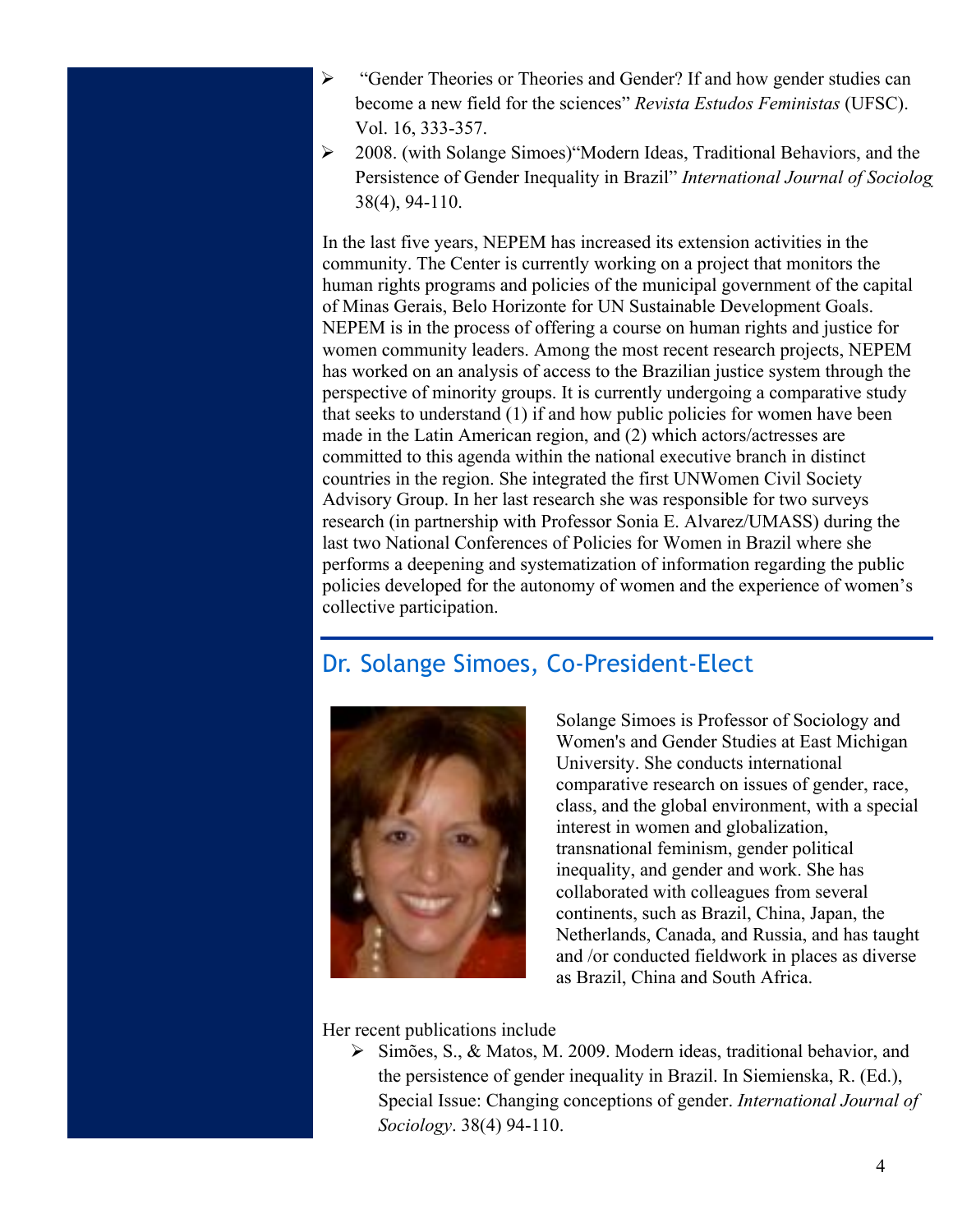- $\triangleright$  Simões, S. et al. 2009. The private motivations of public action: Women's associational lives and political activism in Brazil. In Demos, V. & Segal, M. t. (Eds.), Perceiving Gender locally, globally and intersectionally. *Advances in Gender Research*, Volume 13, pp.203-239.
- $\triangleright$  Simões, S., & Gray, S. 2008. Combining academic service-learning and information literacy: A new framework for an introductory women's studies course. In Bernstein, J. L. (ed.), *Making learning visible: The scholarship of teaching and learning at EMU*. Ypsilanti: Bruce K. Nelson Faculty Development Center, Eastern Michigan University.
- Ø Ester, P., Vinken, H., Simões, S., & Aoyagi-Usui, M. (eds.) 2003. *Culture and Sustainability: A Cross-National Study of Cultural Diversity and Environmental Priorities among Mass Publics and Decision Makers*. Amsterdam: Dutch University Press.
- Ø Simões, S. 1985. Deus, Pátria E Família As Mulheres No Golpe De 1964 (God, Country and Family: Women in the 1964 Military Coup). Petrópolis: Vozes.

### Dr. Alicia Itatí Palermo, Secretary



Alicia Itatí Palermo is a Sociologist and PhD in Education. She is a Full Professor and Lead researcher at the National University of Lujan. She currently works at the National University of Lujan in the following positions**:**

- Head of Research Programs: Education and Gender and Research Methodology.
- She is a member of the Academic Committee of the following careers: Doctorate in Social and Human Orientation, Master in Women and Gender and Master in Education Policies.

She has conducted several researches in Argentina and in cooperation with other countries in the area of gender studies. She is editor of the Journal "Sociological Horizons", of the Argentinean Association of Sociology (AAS.) She is Delegate of the ISA's Council of National Associations by Argentina since 2009. She is Director of the Center of Studies and Social Research – AAS (Center member of CLACSO). She has experience in organizing scientific events about Women and Society in Latin America. She has been co-president of the Local Organization Committee and vice-president of the Scientific Committee in the Second Forum of the ISA (Buenos Aires 2012). She has been President of the Organizing Committee of the VIII South-South Regional Forum Workshop: Basis of Ethical Participation in Scientific Production in Higher Education, AAS, ISA, ALAS, CLACSO, With a grant from ISA, 2016. As a RC 32 regional representative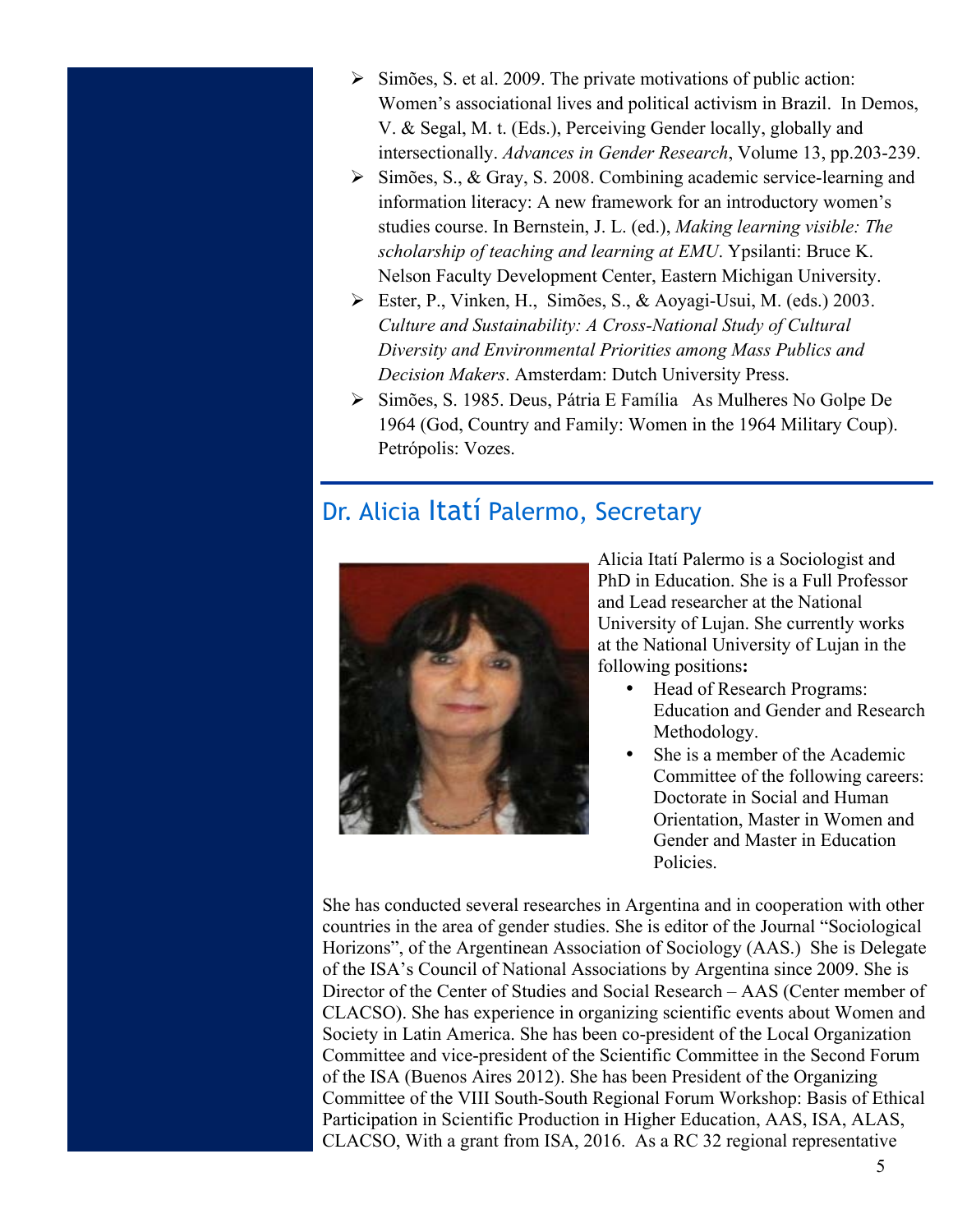(2010-2014 and 2014- 2018) she has organized and conducted sessions in all the ISA world congresses. Her areas of research interests are: Education, Research Methodology, Gender, Youth, Scientific Journals, Youth and political participation.

#### Dr. Manashi Ray, Treasurer



Manashi Ray is Associate Professor of Sociology at West Virginia State University. Her scholarship explores the intersections of international migration and transnationalism. She uses concepts from migration and transnational studies—including migrant capital, Bourdieu's theory of capital, social ties, transnational spaces, life course perspectives, and policies of sending and receiving countries—to understand migratory processes, motives, and cross-border mechanisms impacted by technological innovation and globalization.

She studies migrant and refugee populations from South and East Asia, asking why and how migrants, non-migrants, and refugees engage in migratory movements, adopting a gendered perspective to unravel migratory patterns and settlement experiences. Dr.Ray's work on international migration, transnationalism and refugee movement has been published as book chapters and in leading academic journals: *Journal of Ethnic and Migration Studies*, *Development*, *Economic and Political Weekly,* and in a leading Indian newspaper, *The Economic Times*.

Dr. Ray has teaching experience of over 12-13 years both in India and in the US. Before coming to the US, she worked as a research analyst in international non-governmental organizations. Dr. Ray teaches both online, blended and inclass courses on Sociology of Family, Gender, Race and Ethnicity, Social Inequality and Sociology of Globalization, and would be enthusiastic to develop and teach courses on "Gender, Mobility, and Transnationalism" or a colloquium on "Migration in a Turbulent World" (with a focus on Asian countries).

Dr.Ray is a firm believer in the culture of co-operation and teamwork, and shared governance. She will bring those strengths to bear in serving as your treasurer of RC 32.

Her recent publications include: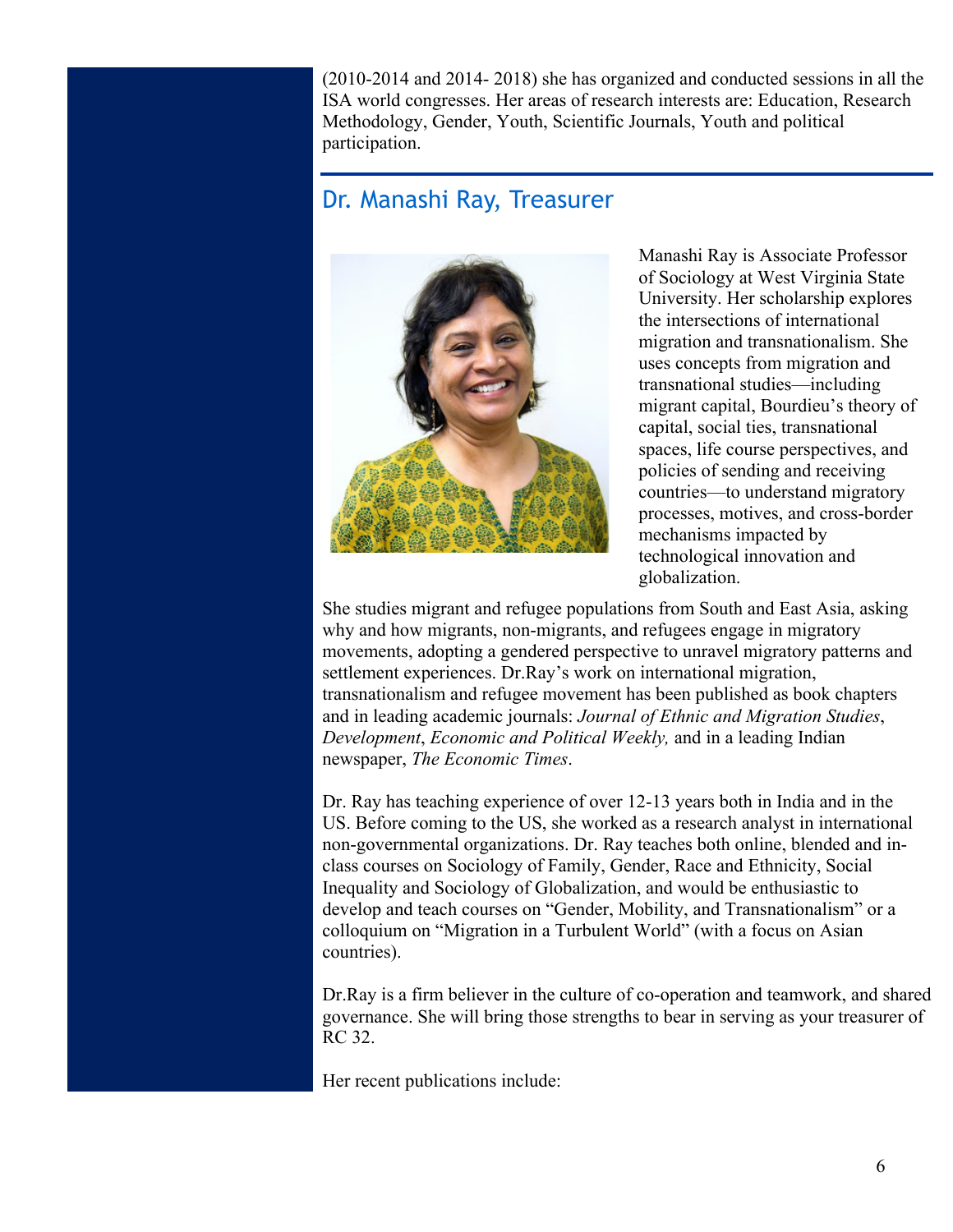- Ø 2017. "Crossing borders: family migration strategies and routes from Burma to the US*" Journal of Ethnic and Migration Studies.* 44(5) 773-791. Available online:DOI 10.1080/1369183X.2017.1314815
- $\geq$  2013. "The Global Circulation of Skill and Capital Pathways of return migration of Indian Entrepreneurs from the United State to India" in Diaspora *Engagement and Development in South Asia*, edited by Tan Tai Yong and Md Mizanur Rahman, Palgrave Macmillan. p. 75-102
- Ø 2008. (with Shobha Raghuram). "Poverty Eradication South Asia's Burdens: A Question of Urgent Redressal" In Martin Wade (Ed) *Does Culture Make a Difference? Progress and Development in India and Its Implications for International Cooperation.* Calcutta, Seagull Books.

### Dr. Shweta Majumdar Adur, Newsletter Editor



Shweta Majumdar Adur is an Assistant Professor of Sociology at California State University, Los Angeles. Prior to this, she served as an Assistant Professor of Women and Gender Studies at California State University, Fullerton. She completed her Ph.D. in Sociology from the University of Connecticut and a Master's in International Development from the University of Pittsburgh. She also has a Masters in Sociology from Jawaharlal Nehru University, New Delhi.

Dr. Adur's research interests include gender, sexuality, violence, human rights and migration. Broadly speaking, she works within a transnational feminist and intersectional framework to examine a range of questions around social justice and belonging. Her most recent research asks how queer South Asian individuals and organizations construct, develop and negotiate their individual and collective identity in the United States. She is the co-author of the book "As the Leaves Turn Gold: Asian Americans and Experiences of Aging" that engages with issues surrounding aging and social inequality from a transnational perspective. Her publications have appeared in peer reviewed journals as well as book chapters in edited collections.

Her recent publications include,

- Ø Adur, Shweta Majumdar. 2018. In Pursuit of Love: "Safe Passages", Migration and Queer South Asians in the U.S. *Current Sociology*. 66(2) 320:334.
- $\triangleright$  Adur, Shweta. M. and Shreyasi Jha. 2018. "(Re)centering street harassment – an appraisal of safe cities global initiative in Delhi, India". *Journal of Gender Studies*. 27(1)114-124.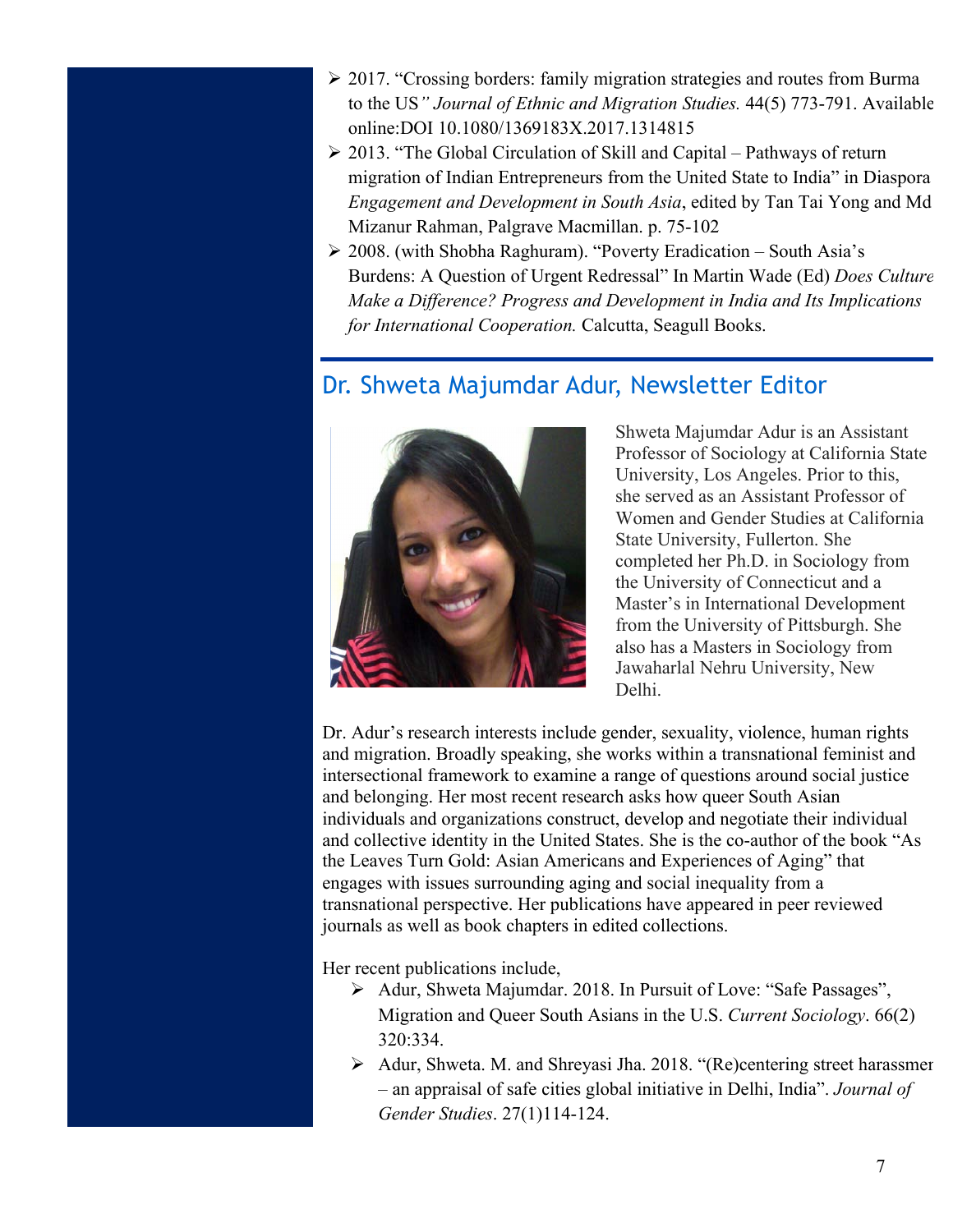- Ø Adur, Shweta. Majumdar. 2018. "Memories and Apprehensions: Temporalities of Queer South Asian Belonging and Activism in the Diaspora". in *Pg. 304-314* in *Routledge Handbook of Indian Diaspora* edited by Ajaya Sahoo and Radha Hedge. NY: Routledge.
- Ø Adur, Shweta Majumdar and Anjana Narayan. 2017. Stories of Dalit Diaspora: Migratio, Life Narratives, And Caste in the US," *Biogpraphy Journal.* Winter Issue. 40(1): 244-264
- Ø Purkayastha Bandana, Shweta Majumdar Adur, Miho Iwata, Ranita Ray, Trisha Tiamzon. (Equal Authors).2012. *As the Leaves Turn Gold: Asian Americans and Experiences of Aging*. Lanham:Maryland Rowman & Littlefield Publisher.

#### Dr. Josephine Beoku-Betts, Past Co-President



Josephine Beoku-Betts is Professor of Sociology and Women's Studies at Florida Atlantic University. Her primary research is on postcolonial and feminist standpoint discourses on science with emphasis on the educational and career experiences and perspectives of African scientists. Her current research is on Women's Peace Movements and Post-War Reconstruction in Sierra Leone and Liberia.

Dr. Beoku-Betts has co-edited one book and several articles and book chapters in feminist and other scholarly journals. She was formerly co-regional editor for *Women's Studies International Forum*, and co-Book Review Editor for *Gender & Society*. Dr. Beoku-Betts received the 2015 SWS Feminist Activism Award from Sociologists for Women in Society, recognizing her "contributions to feminist activism and her consistent use of sociology to better the lives of women."

Dr. Beoku-Betts is serving as a Fulbright Scholar for the 2018-2019 academic year at the Institute for Gender Studies and Documentation (INGRADOC) at the University of Sierra Leone. During her term as a Fulbright Scholar, she is providing expertise in strategic planning for program and curriculum development in a new Gender Studies undergraduate degree program. She will also teach courses in the M.Phil. and M.A. degree programs in Gender Studies.

In addition to teaching and program development, Dr. Beoku-Betts continues her research on "Women's Political Activism in Post-War Sierra Leone." Specifically, she is studying the Fifty-Fifty Group, a local women's NGO that advocates for women's increased involvement in political leadership, increased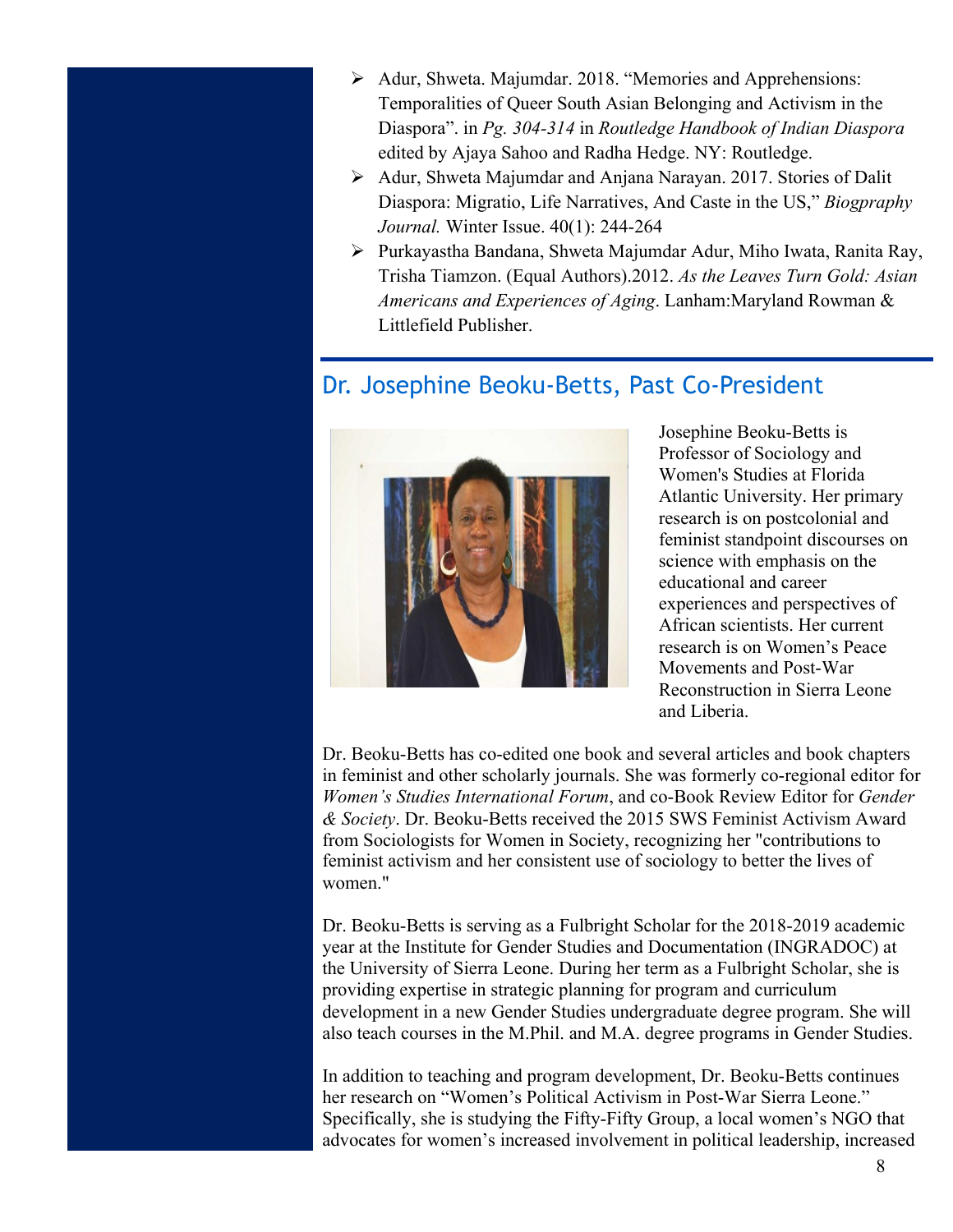awareness about women's citizenship rights, and provision of support for women running for elected office. Her work examines how this NGO leverages political transformations in the state, for example, the newly elected government of the Sierra Leone People's Party (SLPP) 2018, to demand legislation and policies which promote gender equality and women's rights. She will consider whether changing political opportunities to restructure gender relations in a deeply embedded patriarchal culture will lead organizations such as Fifty-Fifty to refocus their goals and analytical frameworks using feminist standpoints that are openly assertive in their engagement with the state.

### Dr. Akosua Adomako Ampofo, Past Co-President



Akosua Adomako Ampofo is a Professor of African and Gender Studies at the Institute of African Studies at the University of Ghana (UG). She received her BSc in Architecture and MSc in Development Planning from the Kwame Nkrumah University of Science and Technology, Kumasi; a PG Diploma in Spatial Planning from the University of Dortmund; and her Ph.D in Sociology from Vanderbilt University. Her teaching, research and activism address issues of African Knowledge systems; Higher education; Identity Politics; Gender relations; and Popular Culture.

Dr. Adomako Ampofo is the President of the African Studies Association of Africa http://www.as-aa.org/index.php/officers; Immediate past Co-President of the Research Committee on Women and Society of the International Sociological Association https://www.isa-sociology.org/en/researchnetworks/research-committees/rc32-women-in-society/; Co-Editor, Critical Investigations into Humanitarianism in Africa blog, www.cihablog.com. She is a fellow of the Ghana Academy of Arts and Sciences. From 2010-2015 she was the Director of the Institute of African Studies (UG) and was also the foundation Director of UG's Centre for Gender Studies and Advocacy.

A few of her recent publications include:

- $\triangleright$  (With Nana Akua Anyidoho). 2017. "Informalising the formal: The conditions of female agency workers in Ghana's banking sector" *Contemporary Journal of African Studies* 4(2):67-92.
- Ø Adomako Ampofo, Akosua. 2016. "Re-viewing Studies on Africa, #Black Lives Matter, and Envisioning the Future of African Studies" African Studies Review (59)2: 7-27.
- $\triangleright$  (With Deborah Atobrah). 2016. "Expressions of Masculinity and Femininity in Husbands' Care of Wives with Cancer in Accra" *African Studies Review* (59)1: 175-197.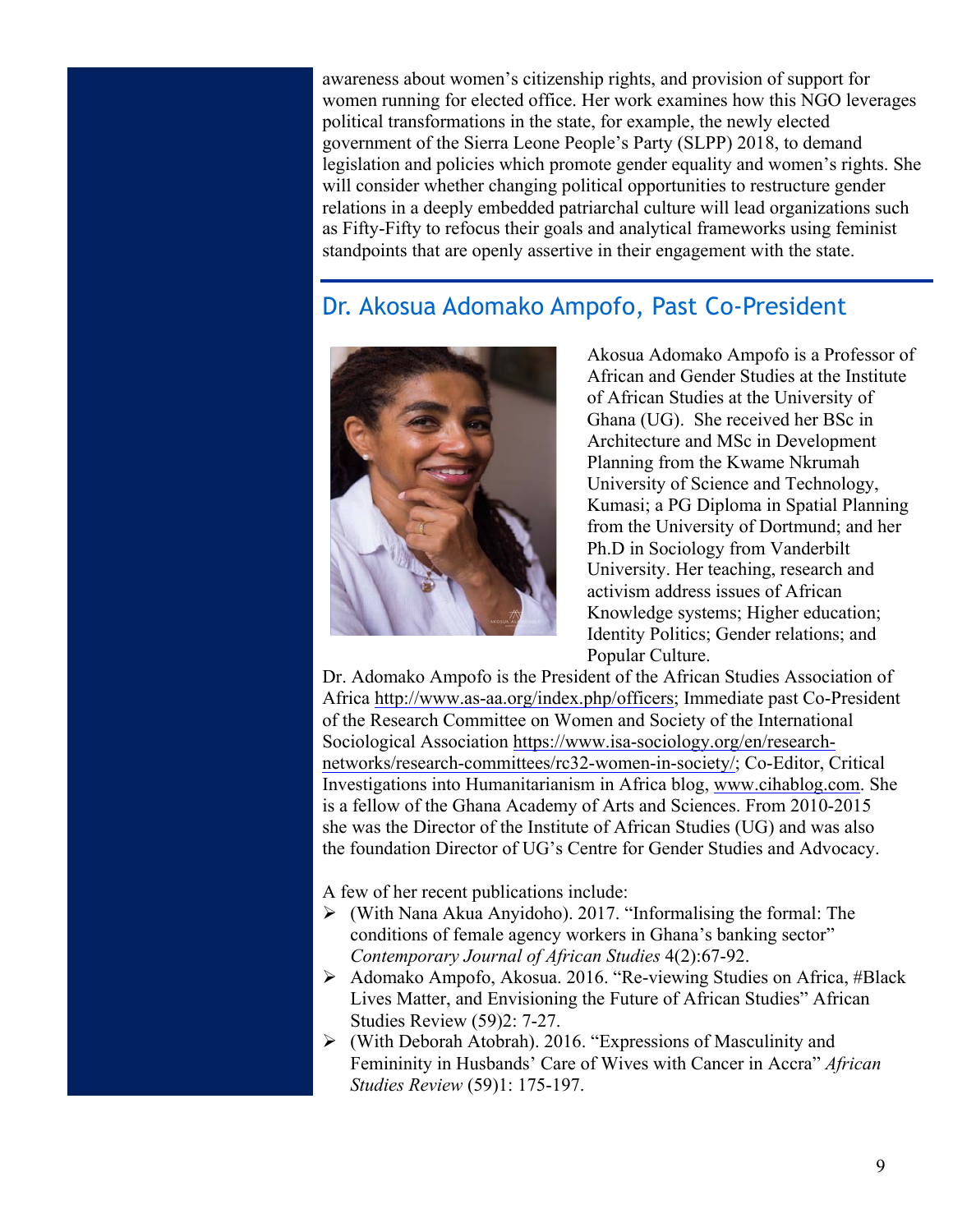Ø (With Cheryl Rodriguez and Dzodzi Tsikata (Eds.). 2015. *Transatlantic Feminisms: Women's and Gender Studies in Africa and the* Diaspora. Lanham, MD, Lexington Books.

Dr. Adomako Ampofo has an eclectic mix of academic and civic engagements. At the University of Ghana where she has taught since 1989, she has been a two-time elected member of the Council. She is a member of numerous national and international associations, CSOs and boards including the Ghana Domestic Violence Coalition; the Network for Women's rights in Ghana; the Council for Social Science Research in Africa (CODESRIA); the (US) African Studies Association. She has consulted for organizations such as the Ghana Ministry of Finance; Save the Children; UNAIDS, UNFPA and UNICEF.

Her work has been variously recognized; she has been a Junior Fulbright Scholar; a New Century Fulbright Scholar and a Senior Fulbright Scholar-in-Residence. Dr. Adomako Ampofo has been a Fellow at the Rockefeller Foundation's Belagio centre. In 2010 she was awarded the Feminist Activism Award by Sociologists for Women and Society, SWS; In 2015, she was the African Studies Association (of America's) African Studies Review Distinguished lecturer. The article was published in the journal as follows: "Reviewing Studies on Africa, #Black Lives Matter, and Envisioning the Future of African Studies" *African Studies Review* (59)2: 7-27 (2016).

As a public intellectual Adomako Ampofo is frequently invited as a speaker on University campuses and other critical sites around the world. Follow her on twitter@adomakoampofo.

### Dr. Tayo Ola George, Regional Representative: Africa



Tayo Ola George is an Associate Professor of Gender and Development Studies at the Department of Sociology, Covenant University, Nigeria. She holds a Bachelor of Science degree in Sociology, Master of Science Degree and PhD in Sociology with specialization in gender and development studies. She has over 12 years teaching, research and mentoring experience at the University level. To date, she has over 40 scholarly publication**s** in notable journals, book chapters and conference proceedings in

research focus: gender, development studies, women empowerment issues, widowhood & property inheritance, women's access to land, ICT, health policy, education, religion and conflict management. She is a recipient of several awards and research grants. She won the prestigious CIPMN award for the best female in the professional examinations in 2001. She is a network member of the Council for Development of Social Research in Africa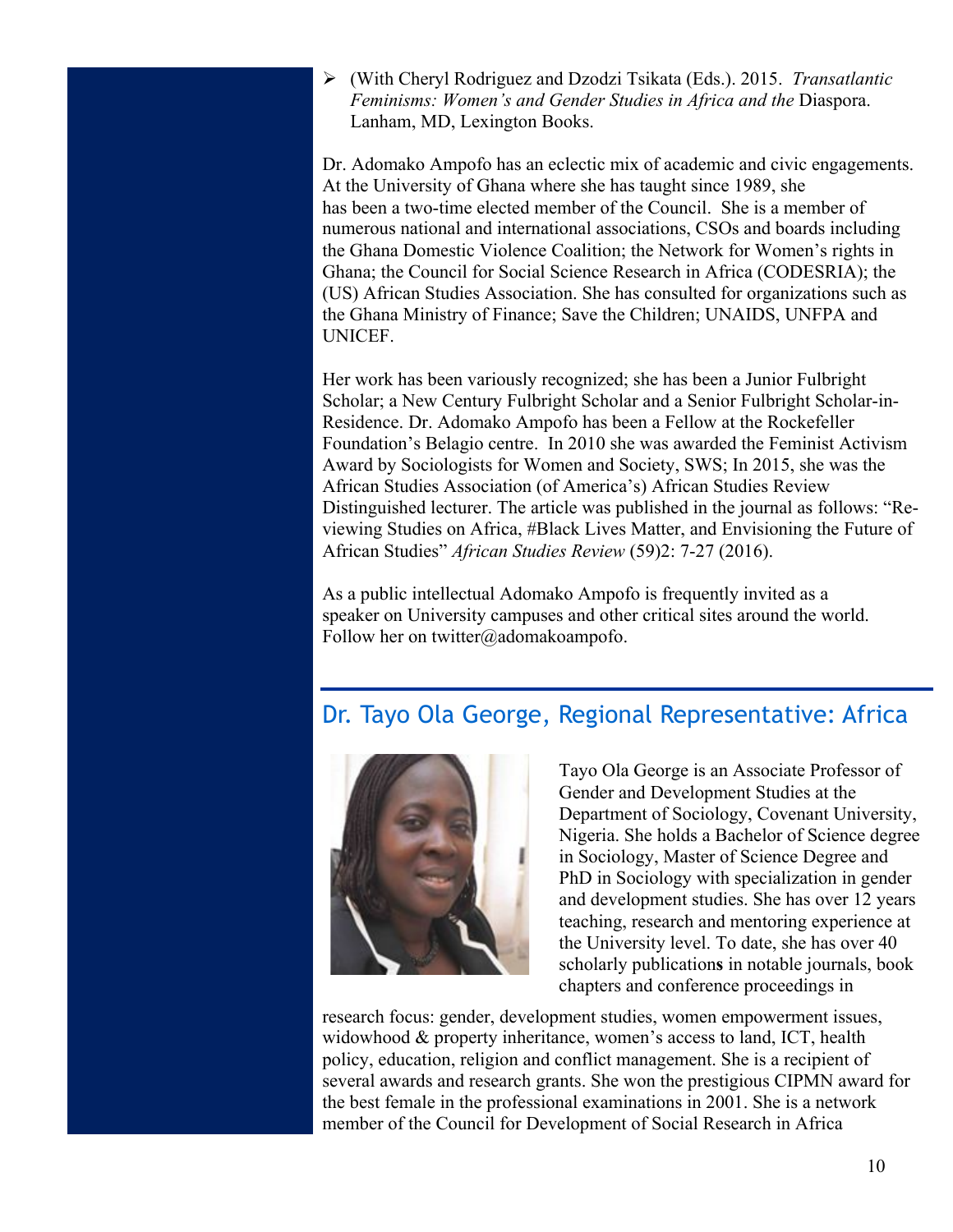(CODESRIA) Institute Dakar, Senegal and won CODESRIA grant for thesis writing in 2009, ISA Travel grant to attend the ISA Laboratory workshop for Ph.D. Students in Sociology held at the University of Maiduguri, Nigeria in 2007. She is very passionate about women in society and hope to see women of colour liberated from the shackles of poverty, injustice and inequality through her research efforts. In September 2018, she organized the first Multidisciplinary Women's International Conference with the theme "Advancing Women in Academia and Industry: Strategies Policies and emerging issues in the 21sth Century and currently editing two book projects for publication in high impact open access journal outlets. Her love for promoting Africa's rich cultural heritage motivated her to organize two separate cultural events at Covenant University Nigeria in collaboration with the Centre for Black African Arts and Civilization from Lagos between 2016 and 2018.

Her recent publications include:

- Ø 2018 (with Onwumah, A., Fagbohun, M, Adebayo, M., & Olonade O.) "Gender Differences in ICT Studies: A Study of Selected Public Secondary Schools in Ogun State, Nigeria" in Idongesit Williams et al.(eds.) IGI Global publishing, USA.
- Ø 2017. (with Ozoya, M.E. Amoo, E. O., (2017a) "Women in Informal Cross Border-Trading along Nigeria and Benin Republic Border Challenges and Coping Strategies *"International Journal of Applied Business and Economic Research.* 15(19) Part 11, Serials Publication Pvt. Open Access
- Ø 2015. (with Olokoyo, F. Osabuohien, E, Efobi U & Beecroft, I.) "Women's Access to Land and Economic Empowerment in Selected Nigerian Communities." In N. Andrews, E.N. Khalema, & N. T. Assie-Lumumba (Eds.) *Millennium Development Goals (MDGs) in Retrospect - Africa's Development Beyond (*pp.45-61), Geneva: Springer International Publishing Switzerland. DOI: 10.1007/978-3-319-16166-2 4. Scopus Indexed &Thomson Reuters.
- $\geq$  2015. (with Chukwuedozie, O. & Ozoya, M.I.)"Violence against young Women in Informal Cross-border Trading in Nigeria: Its Implications for Economic Empowerment and Poverty Reduction". *International Journal of Gender and Development Issues* FUTO, Owerri, Nigeria. 2(4) 112-119. ISSN:23608528.

Dr. Agatha N.T. Eguavoen, Regional Representative: Africa

Biography not available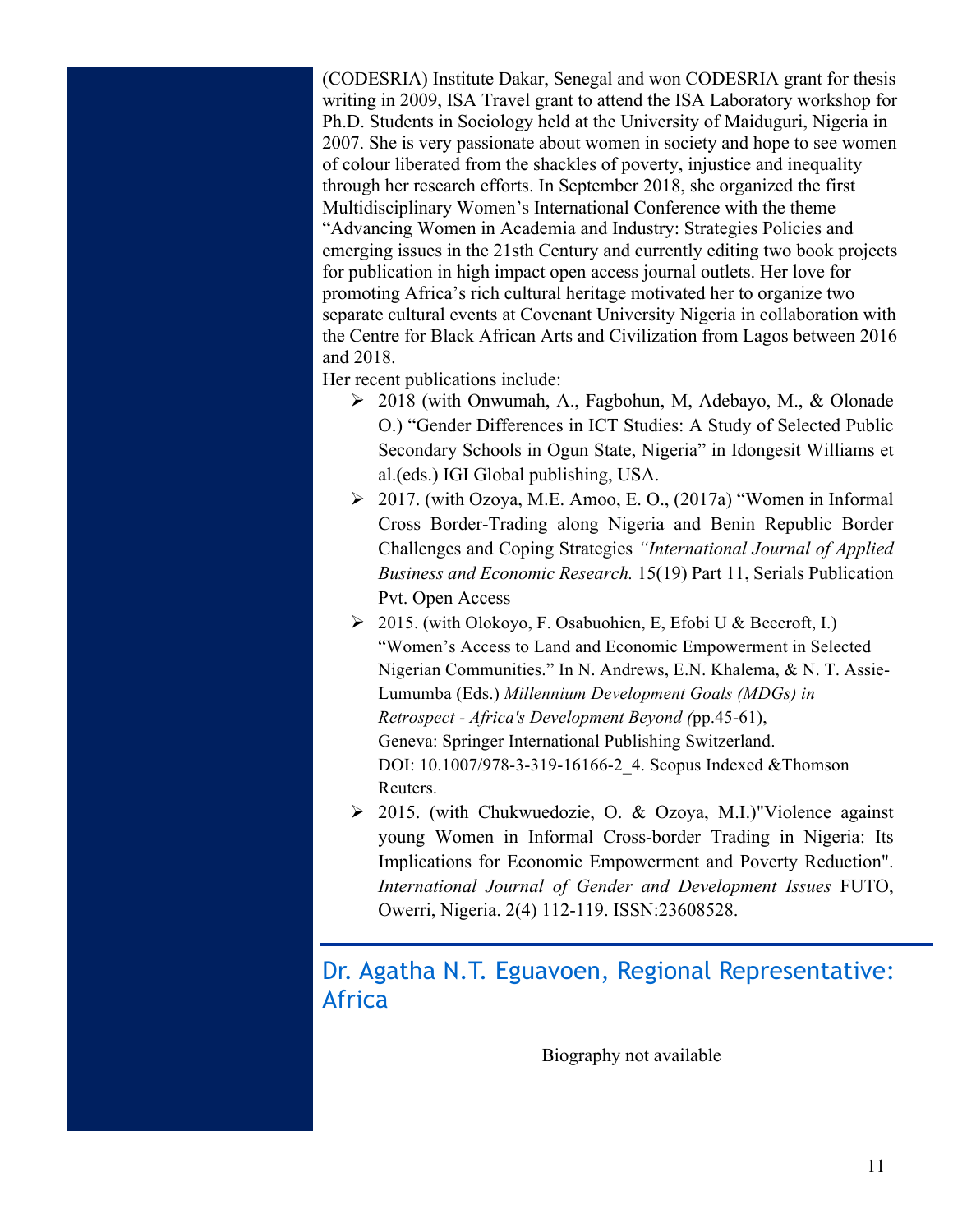### Dr. Bula Bhadra, Regional Representative: Asia



After 28 years of teaching and Research in the Dept. of Sociology, University of Calcutta, Bula Bhadra is at present a Visiting Professor in the Dept. of Humanities & Social Sciences , Indian Institute Engineering , Science and Technology , Shibpur, West Bengal, India (Institute of National Importance , Ministry of Human Resources, Govt. of India) where she currently teaches Research Methodologies with special reference

to Intersectional and Feminist methodologies along with interface between Science, Technology and Gender. Her research interest and areas of specialization includes Sociology of gender, Sociology of childhood, and Sociology of technology.

She has supervised 13 PhDs and 16 MPhils on Gender & Childhood. Presently she has undertaken two projects: 1. "Women Engineers in India: Confronting Leaky Pipeline and Glass Ceiling" (DST, Govt. of India) 2. "Micro Solar Dome: An affordable Lighting Solution for Slum Dwellers", (A project of SEED, DST, Govt. of India).

She is also recipient of "Professor D. N. Mazumdar Memorial Gold Medal – 2017" as Distinguished Social Scientist by Indian Social Science Association in 2017. She was Regional representative & Board Member of RC 32 (2014- 2018) and RC 53 (2014-18) & Secretary and Treasurer (2018-2022), ISA. She is also the Expert Member, Schemes of Science for Equity, Empowerment and Development (SEED) Division of Department of Science & Technology (DST , Govt. of India) and was the Convenor, Research Committee on Sociology of Childhood and Youth, Indian Sociological Society (ISS), New Delhi, 2012---2017.

As a feminist, post-colonial researcher and faculty from global South Dr. Bhadra constantly strives to blend theory with practice. As Regional Representative from South Asia she is eager to build a bridge among feminists from different regions and persuasions so that we can collaborate successfully meaningful research publications followed by actions for confronting different patriarchal, unequal and racist positions. For this she proposes a Skype/e Conference for exchange of ideas from different regions before our 2020 Forum in Brazil so that we can decide some of our priority areas of publications and active interactions with Women's organizations for successful theory-praxis fuse.

Her recent publications include,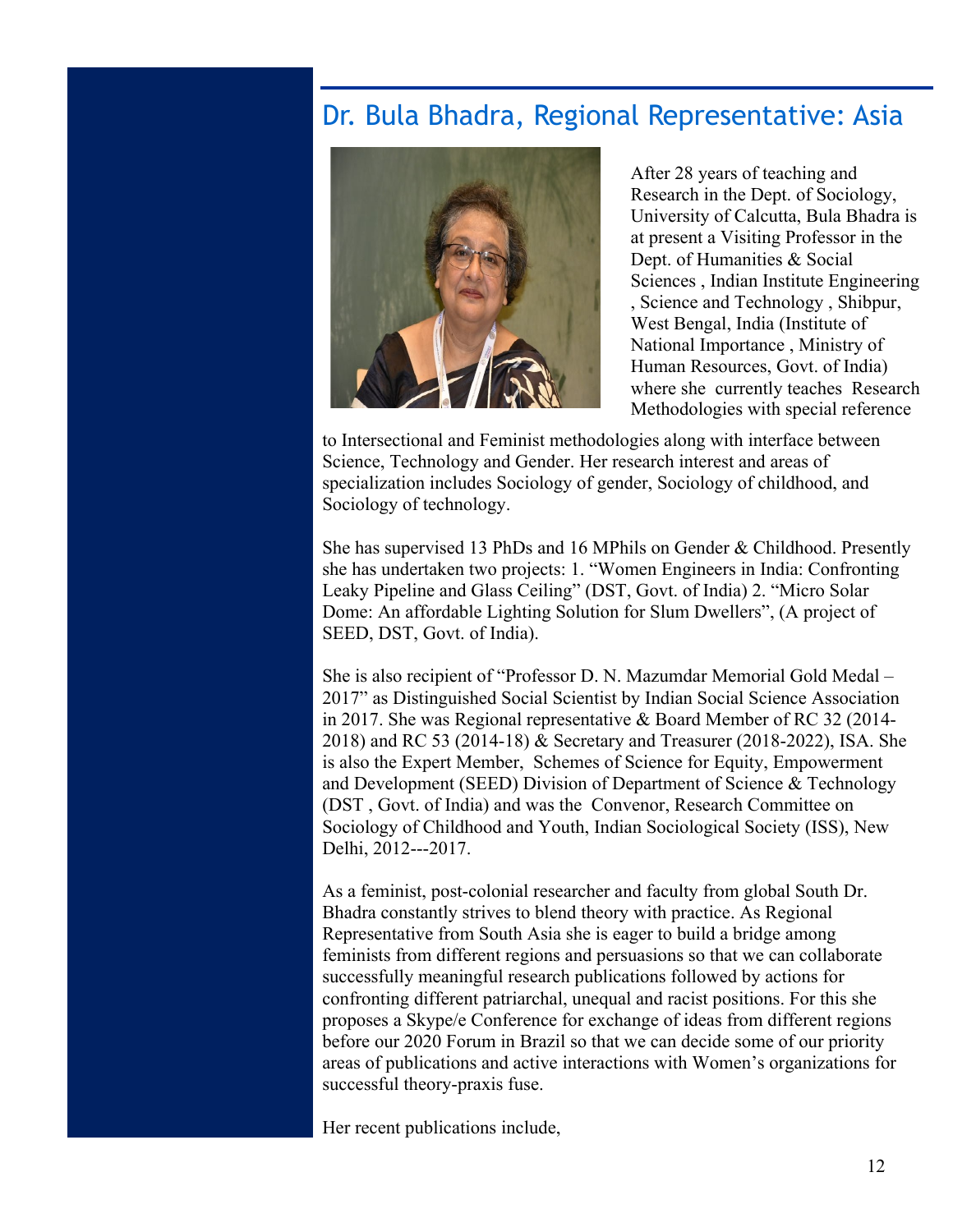- $\geq 2017$ . "Precarity and Surrogacy: The Invisible Umbilical Cord in the Digital Age", (Eds.) D Kergel and B Heidkamp "Precarity within the Digital Age: Media Change and Social Insecurity (Germany: Springer VS).
- Ø 2017."Recent Rape Law Reforms in India: Catalyst to Gender Justice or Modernization in Legal reform?" (Ed.) S. Shahidullah, Crime, Criminal Justice, and the Evolving Science of Criminology in South Asia: India, Pakistan, and Bangladesh (London, UK: Palgrave and Macmillan)
- Ø 2015."Gendered New Technology: Neglected Terrain of Globalization" in Essays in Honor of Professor Yogendra Singh: Modernization, Globalization and Social Transformation, vol. 4 (Ed.) I. P. Modi (Jaipur, India, Rawat).

### Dr. Ignazia Bartholini, Regional Representative: Europe



Ignazia Bartholini (Palermo University) is currently serving as Researcher (permanent position) and she is professor of Sociology, Social Policies and Sociology of Deviance too. Moreover, she serves on the AIS-Study of Gender executive committee for second consecutive mandatory and she recently constitutes the "Gender Studies Section" of SPE. In the last years, she was visiting professor at universities of Beograd (2014), Ljubljana (2015) and Sheffield (2017).

The main scientific interests focus the violent and deviant behavior and include widely the areas of gender, globalization, social justice, immigration and domestic violence. Her studies try to answer to specific questions mostly through qualitative methods (expert interviews and participant observation). She conceives of sociology as a public good that links research and action.

Despite the recent budget cuts in academia, she has tapped new funding sources through European call. She is the second Italian researcher, after Franca Bimbi, to have get a grant about more than 1 million euro for deepening her analysis on gender violence on refugees / asylum seekers who reach the shores of Mediterranean Europe. She is currently the principal investigator of an EU Project ‒ PRoximity On VIolence: Defence and Equity of Programme REC-VAW-AG-2016 in Horizon 2020 framework.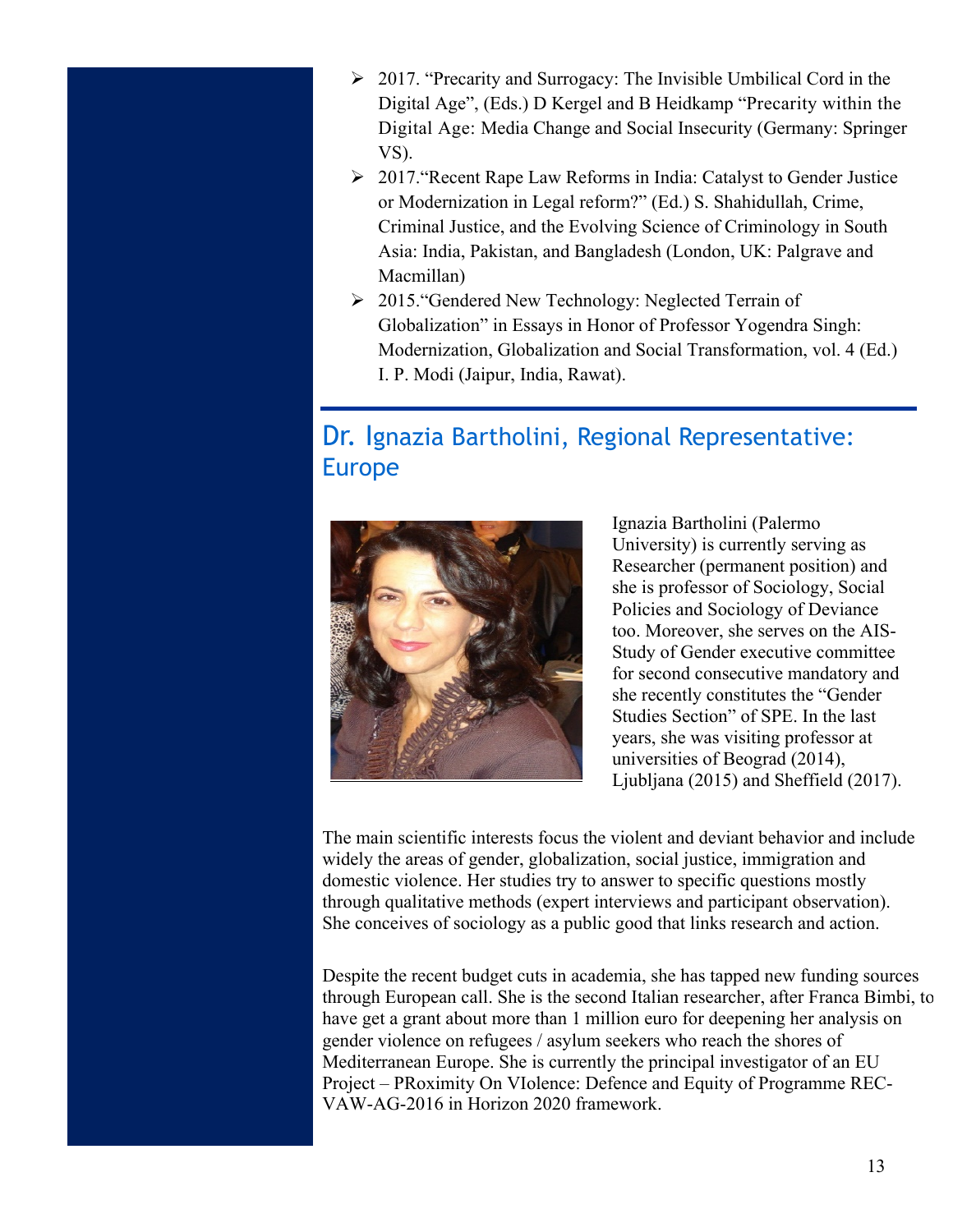She published in various journals on social theory, sociology of violence and the sociology of deviance and Results from her other researches have been discussed and published in Italian, English in several book chapters and edited volumes.

As a regional representative, she intends to promote the development of theory, methods, and practice concerning women in society and the gendered nature of social institutions in the different areas of world. She intends also to encourage the critical evaluation of current sociological paradigms from the perspective of all subordinate groups and minority groups, including migrant women and LGBT persons; to promote new research perspectives of social policies and foster consciousness concerning women's rights throughout the world; to improve research and the links among different research groups, organize meetings, to encourage other means of communication, cooperation and collaboration among researchers at the national, regional, and international levels; to forge links with the research committees on women in other international social science associations.

Her recent publications include,

Ø 2018: Gender and Work-Life Balance: A Contest Analysis on Nursey

Schools in Palermo, in P. Paoloni, R. Lombardi (editors), Advances in

Gender and Cultural Research in Business and Economics, Springer Nature Switzerland, Cham, Switzerland, 2018, pp. 275-286 (ISBN 978-3-030-00334-0)

- Ø 2018: Conoscere da "outsider within": l'ordine femminile delle emozioni, in Antonelli F. (editors), Genere, sessualità e teorie sociologiche, Cedam, Roma, 2018, pp. 109-122 (ISBN 8813366051).
- Ø 2018: Migrations: A Global Welfare Challenge: Policies, Practices and

Contemporary Vulnnerabilities, (with F. Pattaro Amaral; A. Silvera Samiento; I. Bartholini, R. Di Rosa), Edition Corunamerica, Barranquilla (Colombia), p.1-196 (ISBN 978-9588-59812-2-5).

- Ø 2017: Età e classi di età: rappresentazioni, ibridazioni, conflitti (editor with A. Ciocia), "Welfare ed Ergonomia, Anno III, 1/2017, Franco Angeli, Milano (ISSN 2421-3691).
- Ø 2013: Violenza di prossimità. La vittima, il carnefice, lo spettatore e il "grande occhio", Franco Angeli, Milano, pp. 3-209 (ISBN 9788820458737).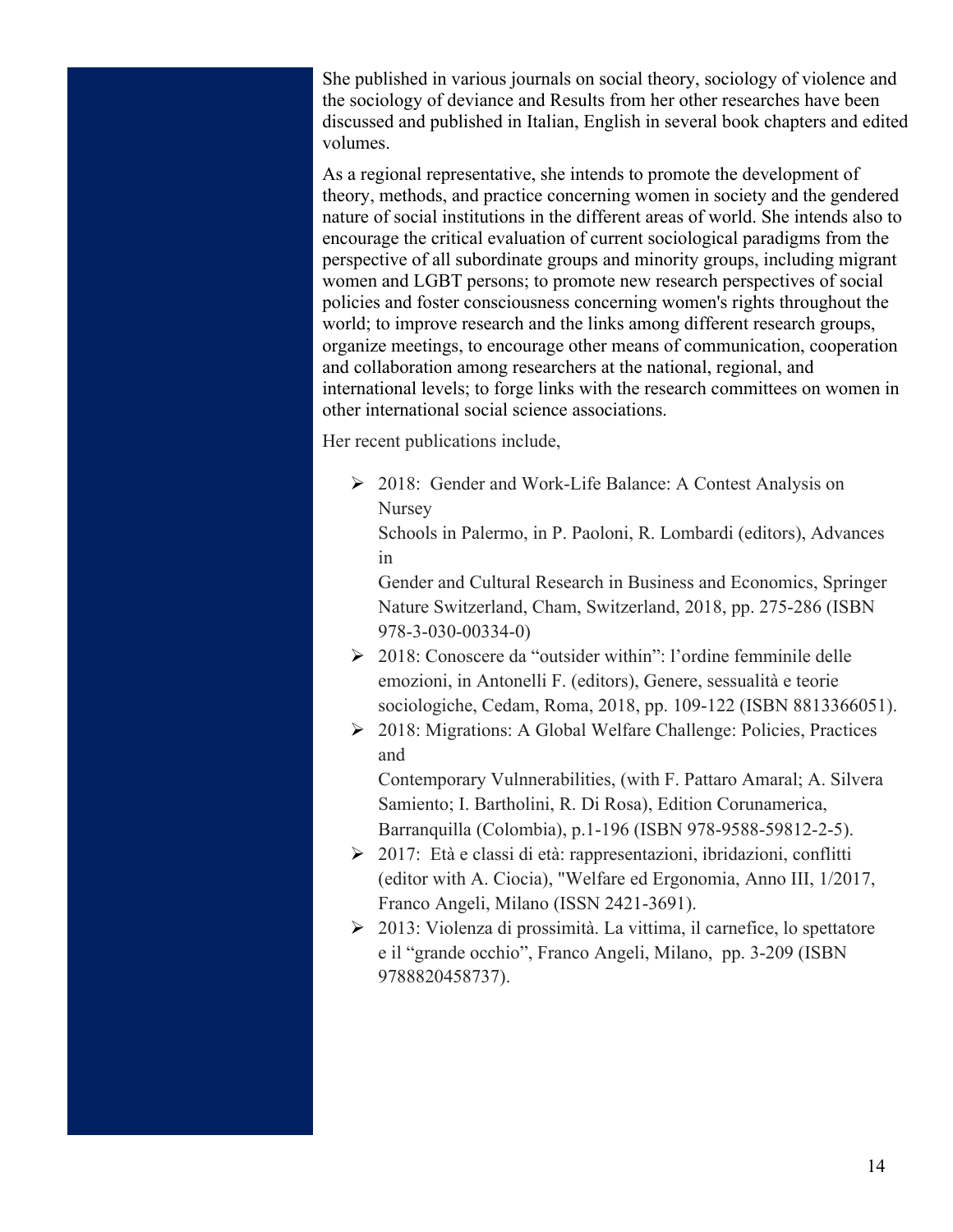#### Dr. Francesca Alice Vianello, Regional Representative: Europe



Francesca Alice Vianello (Ph.D.) is Lecturer in Sociology of Work at University of Padua (Italy). Her main areas of research and teaching are migration, work and gender. Currently, she is the PI of the research project "Migration and Occupational Health: Understanding the Risks for Eastern European Migrant Women" financed by the University of Padova and the Scientific Responsible for the Research Unit of Padova for the project financed by the European Commission "Towards shared interests between migrant and local workers".

She participated in different research projects in the field of migration studies adopting the "engendering migration theory". Specifically, she conducted a study on unemployed migrant workers from Morocco and Romania and an investigation on everyday life strategies of Ukrainian, Moldovan and Romanian migrant families across borders. Furthermore, she cooperated with the National research project "Conditions for recognition. Gender, Migrations, Social Spaces" (PRIN 2009) and with the Daphne European Commission Project "Speak Out! Empowering Migrant, Refugee and Ethnic Minority Women against Gender Violence in Europe" both of them directed by Franca Bimbi.

During 2013 she was visiting post-doc at the Department of Sociology II of Complutense University of Madrid, with the supervision of prof. Joaquin Arango. For her Ph.D. dissertation she did a multi-local ethnography on the migratory practices and meaning of Ukrainian women and their transnational social networks. This study gave the way to one monographic book and several essays in Italian and English cited in international publications. Results from her other researches have been discussed and published in Italian, English and Spanish in several journal articles, book chapters and edited volumes.

As a regional representative, she expects to support the involvement of Southern Europe's sociologists in RC-32's activities. Furthermore, giver her research networks, she hopes to improve the participation of sociologists from Eastern and Central European countries to the RC-32.

### Dr. Jan Marie Fritz, Regional Representative: North America

Biography not available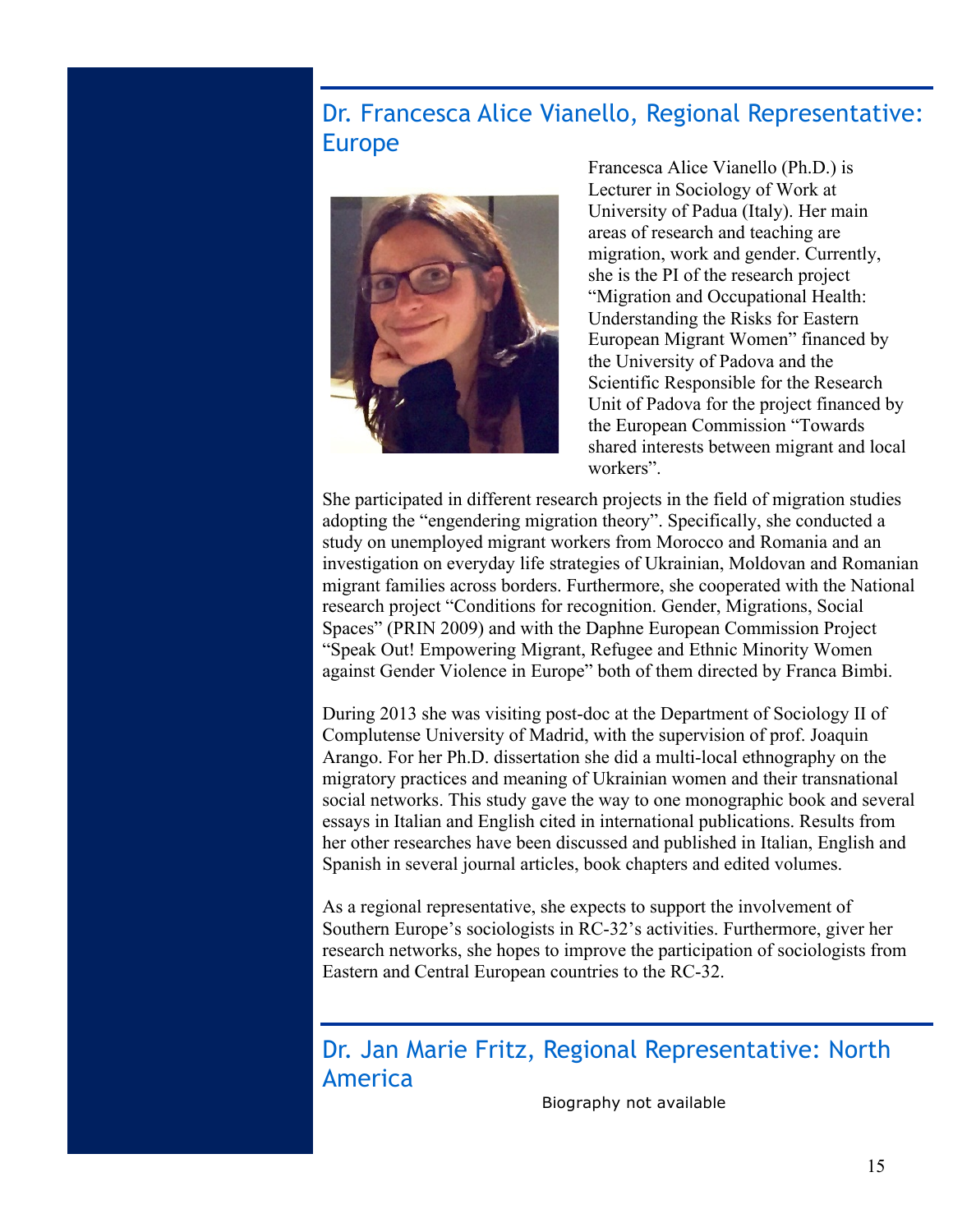#### Dr. Jaya Peruvemba, Regional Representative: North America



Peruvemba S Jaya is an Associate Professor in the Department of Communication, Faculty of Arts, at the University of Ottawa. Prior to that, she has been in teaching in faculties of business in the USA and Canada. She has a PhD in Business Administration (Organizational Behaviour and Organizational Studies) from the University of Rhode Island, USA, MA in Sociology from the Delhi School of Economics, University of Delhi, India and BA (Hons) in Sociology from the University of Delhi, India.

Her research interests include the areas of gender diversity and multiculturalism in the workplace, immigration and gender, immigrant women, South Asian immigrant women's experience, immigrants' issues, interpersonal communication, identity formation and construction processes, postcolonial theory, and intercultural communication. She is also interested in ethnic media, qualitative research methodologies. She is a research affiliate of the Atlantic Metropolis Center of Excellence for research in Integration Immigration and Cultural Diversity, and is affiliated with the Institute of Women's Studies, University of Ottawa. She is a member of the Organizational Communication Research Group of the University of Ottawa, Department of Communication and a member of the interdisciplinary Diversity and Equity Research Group (DERG) at the University of Ottawa. She was a co-investigator on a SSHRC funded Partnership development project on multicultural media: Ottawa Multicultural Media Initiative (OMMI). She has collaborated with Dr Evangelia Tastsoglou and Barbara Cottrell on a Status of Women Canada funded project on navigating antiviolence work among immigrant women in Atlantic Canadian provinces.

Among her published works is an edited volume with Dr. Evangelia Tastsoglou on immigrant women in Atlantic Canada. Also more recently in 2015 she was part of a diverse collective along with Ms Rashmi Luther (project lead) Dr. Monia Mazigh, Ms. Ikram Jama, Ms. Lucya Spencer, Dr. Vanaja Dhruivarajan and Ms. Yumi Kotani that brought together stories form 50 racialized immigrant women all over Canada. This collective of seven women who co-edited the volume, included women from both academia as well as community activists dealing with immigrant women's issues. Some of the projects she is currently working on include: participatory action research as a methodology to study immigrant women's health; examining the religious identity of South Asian immigrant women in Ottawa; intergenerational